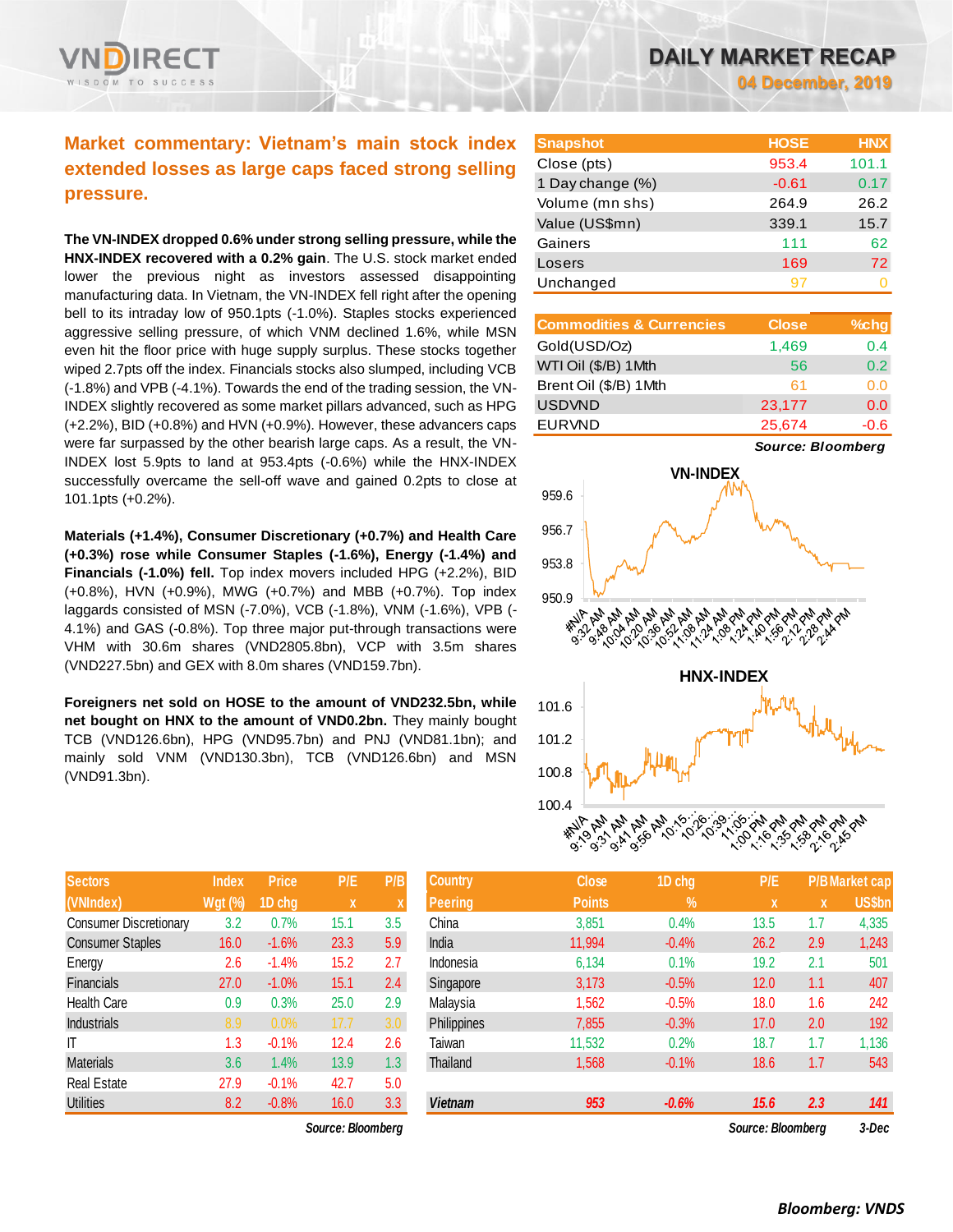

### **Market News**

**Oil holds gain as OPEC crude production slips before meeting.** Oil held gains as OPEC crude output dropped before the group and its allies meet this week to set the path for future production cuts. Futures added 0.4% in New York even as Asian stocks slumped following the announcement of fresh tariffs by President Donald Trump. Output from the Organization of Petroleum Exporting Countries slipped by 110,000 barrels a day last month, according to data compiled by Bloomberg, while analysts forecast U.S. crude fell last week for the first time since mid-October. *(Bloomberg)*

**Vietnam's average annual growth seen at 7%.** The Vietnamese economy is likely to grow at an annual average pace of 7% during the 2021-2015 period, according to a projection by the National Centre for Socio-economic Information and Forecast. Two trade pacts with Pacific nations and the European Union, known as CPTPP and EVFTA respectively, will have a wide-ranging impact on the Vietnamese economy in the next five years. Insiders said the pacts could increase Vietnam's GDP up by 4.3% and 1.3% respectively by 2030 thanks to their larger scope than other free trade deals, covering not only trade but also how the traded goods are made. Under a more positive forecast, Vietnam's average growth during the 2021-2025 period could hit 7.5% per year if the country can take advantage of technologies brought about by the fourth industrial revolution and attracts investment of higher quality. According to experts, Vietnam's growth drivers during the 2016-2020 period have not changed much, still mainly relying on investment, with the economic structure shifting rapidly to services while the industrial foundation remains weak. *(Vietnamnet.vn)*

## **Notable Corporate Events**

**Hoa Phat Group Joint Stock Company (HPG VN) - 11M19 business results:** HPG sold 300,000 tonnes of steel in Nov 2019, a jump of 36.4% yoy and which was the highest monthly sale volume in nearly 20 years, company leaders said. For 11M19, HPG steel supply rose 28% yoy to 2.5m tonnes, 220,000 tonnes of which were exported. *(Ndh.vn)*

*<to be continued>*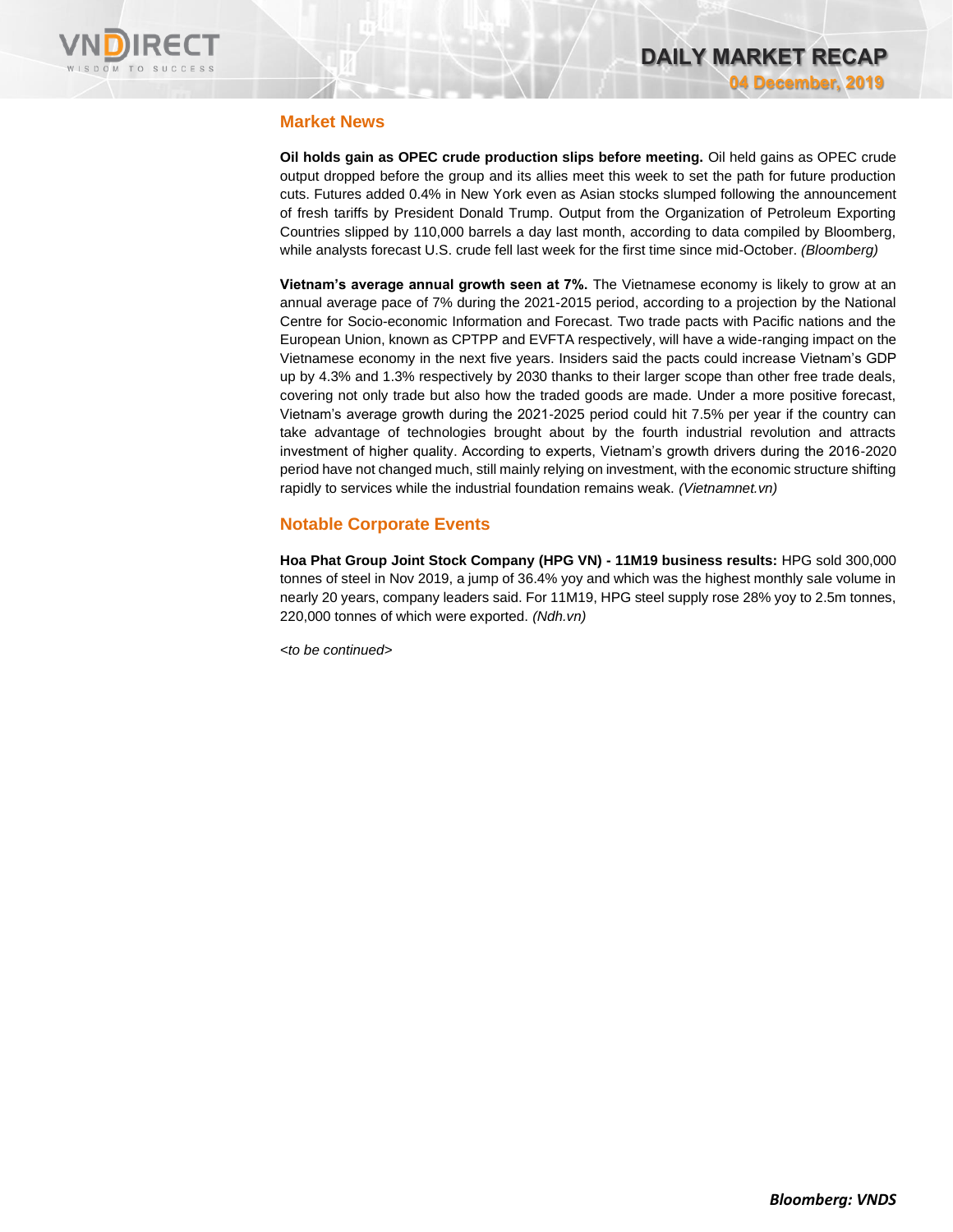#### **VN** RECT WISDOM TO SUCCESS

## **DAILY MARKET RECAP**

**04 December, 2019**

## **COVERAGE SUMMARY**

| Ticker          | <b>Close price</b> | <b>Adjusted target</b><br>price | <b>Dividend yield</b> | <b>Potential return</b> | <b>Rating</b> | <b>Latest report</b> |
|-----------------|--------------------|---------------------------------|-----------------------|-------------------------|---------------|----------------------|
| PC <sub>1</sub> | 17,650             | 24,500                          | 0.0%                  | 38.8%                   | <b>ADD</b>    | <b>Link</b>          |
| <b>LPB</b>      | 7,400              | 10,000                          | 0.0%                  | 35.1%                   | ADD           | Link                 |
| <b>NLG</b>      | 27,500             | 39,600                          | 1.8%                  | 45.8%                   | <b>ADD</b>    | Link                 |
| <b>ACV</b>      | 73,800             | 105,000                         | 0.0%                  | 42.3%                   | ADD           | Link                 |
| DPM             | 12,800             | 15,800                          | 7.6%                  | 31.0%                   | ADD           | Link                 |
| QNS             | 29,600             | 44,300                          | 1.7%                  | 51.4%                   | ADD           | <b>Link</b>          |
| <b>LTG</b>      | 20,500             | 27,300                          | 7.8%                  | 41.0%                   | <b>ADD</b>    | $Link$               |
| VCB             | 82,000             | 83,200                          | 1.0%                  | 2.4%                    | <b>HOLD</b>   | Link                 |
| MBB             | 21,550             | 31,500                          | 0.0%                  | 46.2%                   | ADD           | Link                 |
| <b>VPB</b>      | 18,700             | 21,200                          | 0.0%                  | 13.4%                   | <b>HOLD</b>   | Link                 |
| <b>TCM</b>      | 19,250             | 28,200                          | 2.7%                  | 49.2%                   | ADD           | Link                 |
| <b>HPG</b>      | 23,450             | 26,139                          | 0.0%                  | 11.5%                   | <b>HOLD</b>   | Link                 |
| <b>PVT</b>      | 16,700             | 21,000                          | 6.3%                  | 32.0%                   | <b>ADD</b>    | <b>Link</b>          |
| <b>STK</b>      | 16,250             | 25,200                          | 9.2%                  | 64.3%                   | ADD           | Link                 |
| AAA             | 13,850             | 25,300                          | 14.7%                 | 97.3%                   | <b>ADD</b>    | Link                 |
| <b>PNJ</b>      | 81,000             | 88,000                          | 2.8%                  | 11.5%                   | <b>HOLD</b>   | Link                 |
| <b>KDH</b>      | 26,550             | 28,300                          | 1.9%                  | 8.5%                    | <b>HOLD</b>   | Link                 |
| <b>DCM</b>      | 6,800              | 8,900                           | 13.2%                 | 44.1%                   | ADD           | Link                 |
| <b>VTP</b>      | 120,000            | 111,000                         | 1.2%                  | $-6.3%$                 | <b>HOLD</b>   | $Link$               |
| ACB             | 22,600             | 30,400                          | 4.4%                  | 38.9%                   | ADD           | Link                 |
| GAS             | 97,200             | 105,700                         | 5.9%                  | 14.7%                   | <b>HOLD</b>   | Link                 |
| <b>PVS</b>      | 16,900             | 24,100                          | 4.1%                  | 46.8%                   | ADD           | Link                 |
| <b>PVD</b>      | 14,850             | 19,600                          | 0.0%                  | 32.0%                   | ADD           | Link                 |
| <b>MSH</b>      | 54,300             | 66,600                          | 6.7%                  | 29.4%                   | ADD           | Link                 |
| <b>MWG</b>      | 109,200            | 140,700                         | 1.4%                  | 30.2%                   | ADD           | Link                 |
| <b>POW</b>      | 12,400             | 18,334                          | 0.0%                  | 47.9%                   | <b>ADD</b>    | Link                 |
| ТСВ             | 22,550             | 27,400                          | 0.0%                  | 21.5%                   | <b>ADD</b>    | <b>Link</b>          |
| <b>PPC</b>      | 27,300             | 27,879                          | 9.2%                  | 11.3%                   | <b>HOLD</b>   | Link                 |
| VIB             | 16,600             | 21,200                          | 3.0%                  | 30.7%                   | ADD           | $Link$               |
| <b>KBC</b>      | 14,600             | 17,500                          | 6.8%                  | 26.7%                   | ADD           | Link                 |
| <b>VNM</b>      | 116,400            | 155,600                         | 3.9%                  | 37.6%                   | ADD           | Link                 |
| <b>VHM</b>      | 91,800             | 104,300                         | 1.1%                  | 14.7%                   | <b>HOLD</b>   | Link                 |
| <b>VJC</b>      | 145,400            | 142,200                         | 2.1%                  | $-0.1%$                 | <b>HOLD</b>   | <b>Link</b>          |
| <b>VHC</b>      | 79,000             | 93,900                          | 5.1%                  | 24.0%                   | ADD           | Link                 |
| <b>VRE</b>      | 34,000             | 43,900                          | 0.0%                  | 29.1%                   | <b>ADD</b>    | $Link$               |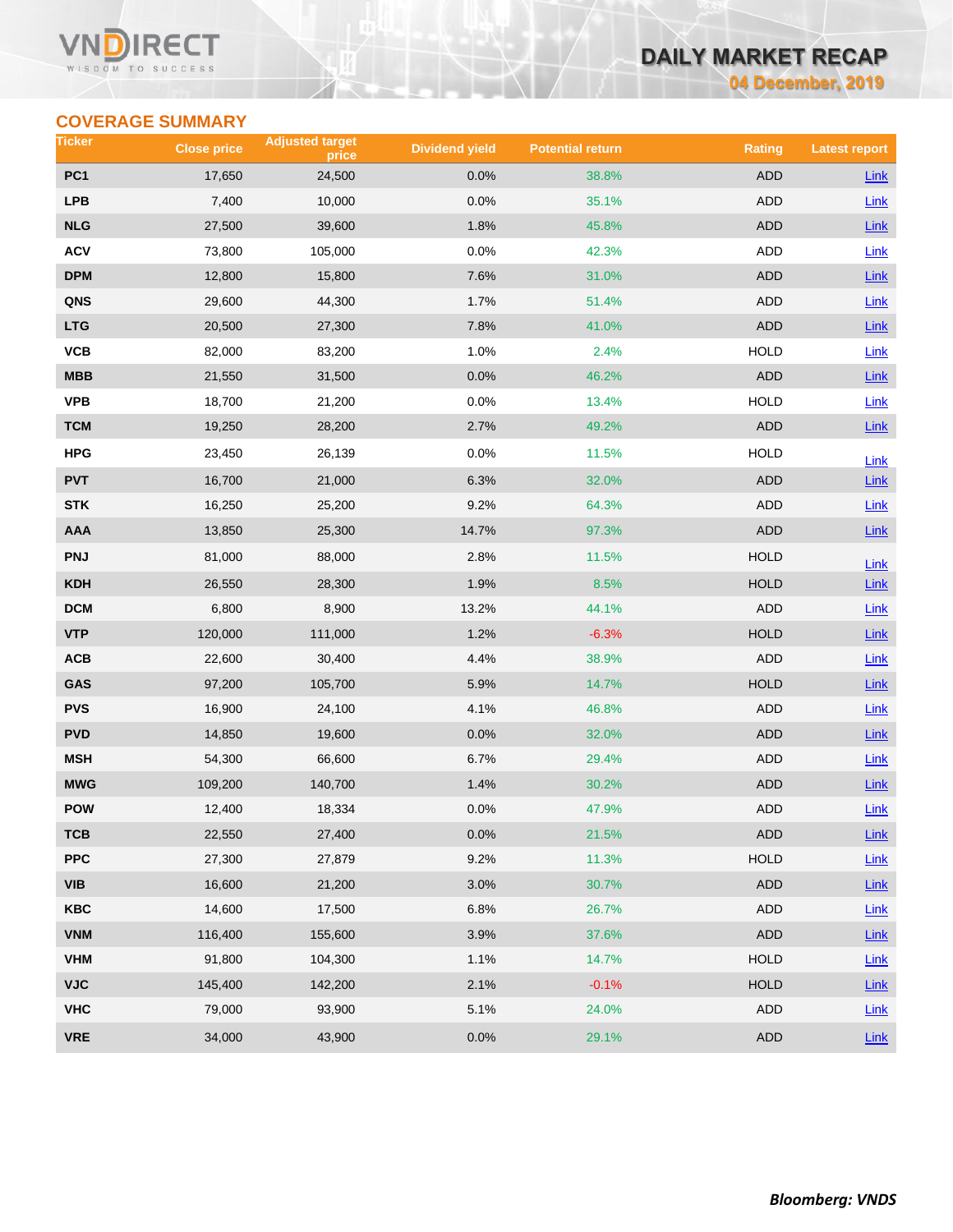## **MARKET MOVEMENTS**

WISDOM TO SUCCESS

**RECT** 

| <b>HOSE</b>        |              |       |         |         |              |  |  |  |  |
|--------------------|--------------|-------|---------|---------|--------------|--|--|--|--|
| <b>Top gainers</b> |              |       |         |         | <b>VND</b>   |  |  |  |  |
| <b>Ticker</b>      | Last         | Cha   | $%$ chq | Vol.    | <b>Index</b> |  |  |  |  |
|                    | <b>Price</b> |       |         |         | impact       |  |  |  |  |
| <b>SMA</b>         | 13,900       | 900   | 6.92    | 157,150 | 0.005        |  |  |  |  |
| <b>CMX</b>         | 17,050       | 1,100 | 6.90    | 92,090  | 0.004        |  |  |  |  |
| <b>TIX</b>         | 31,000       | 2,000 | 6.90    | 10      | 0.018        |  |  |  |  |
| ST <sub>8</sub>    | 17,950       | 1,150 | 6.85    | 10      | 0.009        |  |  |  |  |
| <b>FIT</b>         | 5.640        | 360   | 6.82    | 2.44MLN | 0.027        |  |  |  |  |

| <b>Top losers</b> |              |          |         |         | <b>VND</b>   |
|-------------------|--------------|----------|---------|---------|--------------|
| <b>Ticker</b>     | Last         | Cha      | $%$ chq | Vol.    | <b>Index</b> |
|                   | <b>Price</b> |          |         |         | impact       |
| <b>HCD</b>        | 3.210        | $-240$   | $-6.96$ | 2.12MLN | $-0.002$     |
| <b>MSN</b>        | 64,200       | $-4,800$ | $-6.96$ | 2.27MLN | $-1.639$     |
| SGT               | 5.090        | $-380$   | $-6.95$ | 1.270   | $-0.008$     |
| <b>YBM</b>        | 4,560        | $-340$   | $-6.94$ | 460     | $-0.001$     |
| <b>RDP</b>        | 7,540        | -560     | $-6.91$ | 50      | $-0.006$     |

|               | <b>Top index movers</b> |     |         |         |              |  |  |  |  |  |
|---------------|-------------------------|-----|---------|---------|--------------|--|--|--|--|--|
| <b>Ticker</b> | Last                    | Cha | $%$ chq | Vol.    | <b>Index</b> |  |  |  |  |  |
|               | <b>Price</b>            |     |         |         | impact       |  |  |  |  |  |
| <b>HPG</b>    | 23,450                  | 500 | 2.18    | 9.33MLN | 0.406        |  |  |  |  |  |
| <b>BID</b>    | 39,700                  | 300 | 0.76    | 786.830 | 0.302        |  |  |  |  |  |
| <b>HVN</b>    | 35,400                  | 300 | 0.85    | 520.910 | 0.125        |  |  |  |  |  |
| <b>MWG</b>    | 109,200                 | 800 | 0.74    | 593,720 | 0.104        |  |  |  |  |  |
| <b>MBB</b>    | 21,550                  | 150 | 0.70    | 3.27MLN | 0.103        |  |  |  |  |  |

|               | <b>VND</b><br><b>Top index laggers</b> |          |         |         |              |  |  |  |  |  |
|---------------|----------------------------------------|----------|---------|---------|--------------|--|--|--|--|--|
| <b>Ticker</b> | Last                                   | Cha      | $%$ chq | Vol.    | <b>Index</b> |  |  |  |  |  |
|               | <b>Price</b>                           |          |         |         | impact       |  |  |  |  |  |
| <b>MSN</b>    | 64.200                                 | $-4,800$ | $-6.96$ | 2.27MLN | $-1.650$     |  |  |  |  |  |
| <b>VCB</b>    | 82.000                                 | $-1,500$ | $-1.80$ | 635.370 | $-1.636$     |  |  |  |  |  |
| <b>VNM</b>    | 116,400                                | $-1,900$ | $-1.61$ | 1.42MLN | $-0.973$     |  |  |  |  |  |
| <b>VPB</b>    | 18.700                                 | $-800$   | $-4.10$ | 1.41MLN | $-0.578$     |  |  |  |  |  |
| <b>GAS</b>    | 97.200                                 | $-800$   | $-0.82$ | 299.980 | $-0.450$     |  |  |  |  |  |

|               | <b>VND</b><br><b>Top liquidity</b> |          |         |         |              |  |  |  |  |  |  |
|---------------|------------------------------------|----------|---------|---------|--------------|--|--|--|--|--|--|
| <b>Ticker</b> | Last                               | Cha      | $%$ chq | Val.    | <b>Index</b> |  |  |  |  |  |  |
|               | <b>Price</b>                       |          |         | (VNDbn) | impact       |  |  |  |  |  |  |
| <b>ROS</b>    | 24,500                             | 0        | 0.00    | 783     | 0.000        |  |  |  |  |  |  |
| <b>VHM</b>    | 91,800                             | $-100$   | $-0.11$ | 304     | $-0.098$     |  |  |  |  |  |  |
| <b>HPG</b>    | 23,450                             | 500      | 2.18    | 218     | 0.403        |  |  |  |  |  |  |
| <b>VNM</b>    | 116,400                            | $-1,900$ | $-1.61$ | 166     | $-0.966$     |  |  |  |  |  |  |
| VRE           | 34,000                             | 0        | 0.00    | 156     | 0.000        |  |  |  |  |  |  |

|                    |              | <b>HOSE</b> |         |         |              |                    |              | <b>HNX</b> |         |         |              |
|--------------------|--------------|-------------|---------|---------|--------------|--------------------|--------------|------------|---------|---------|--------------|
| <b>Top gainers</b> |              |             |         |         | <b>VND</b>   | <b>Top gainers</b> |              |            |         |         | <b>VND</b>   |
| Ticker             | Last         | Chg         | $%$ chq | Vol.    | <b>Index</b> | Ticker             | Last         | Chg        | $%$ chq | Vol.    | <b>Index</b> |
|                    | <b>Price</b> |             |         |         | impact       |                    | <b>Price</b> |            |         |         | impact       |
| SMA                | 13.900       | 900         | 6.92    | 157.150 | 0.005        | <b>PVG</b>         | 7.700        | 700        | 10.00   | 124.500 | 0.013        |
| <b>CMX</b>         | 17,050       | 1,100       | 6.90    | 92,090  | 0.004        | <b>NET</b>         | 38,600       | 3,500      | 9.97    | 25,900  | 0.045        |
| TIX                | 31,000       | 2,000       | 6.90    | 10      | 0.018        | <b>SGH</b>         | 48,900       | 4,400      | 9.89    | 100     | 0.009        |
| ST <sub>8</sub>    | 17,950       | 1,150       | 6.85    | 10      | 0.009        | <b>GMX</b>         | 24,700       | 2,200      | 9.78    | 200     | 0.012        |
| FIT                | 5,640        | 360         | 6.82    | 2.44MLN | 0.027        | <b>MBG</b>         | 32,600       | 2,900      | 9.76    | 316,000 | 0.057        |
|                    |              |             |         |         |              |                    |              |            |         |         |              |

| <b>Top losers</b> |              |          |         |         | <b>VND</b> | <b>Top losers</b> |              |          |          |         | <b>VND</b>   |
|-------------------|--------------|----------|---------|---------|------------|-------------------|--------------|----------|----------|---------|--------------|
| <b>Ticker</b>     | Last         | Chg      | $%$ chq | Vol.    | Index      | Ticker            | Last         | Chg      | $%$ chq  | Vol.    | <b>Index</b> |
|                   | <b>Price</b> |          |         |         | impact     |                   | <b>Price</b> |          |          |         | impact       |
| HCD               | 3.210        | $-240$   | $-6.96$ | 2.12MLN | $-0.002$   | <b>HKB</b>        | 500          | $-100$   | $-16.67$ | 31,300  | $-0.005$     |
| <b>MSN</b>        | 64,200       | $-4.800$ | $-6.96$ | 2.27MLN | $-1.639$   | <b>SFN</b>        | 32,700       | $-4.300$ | $-11.62$ | 400     | $-0.007$     |
| SGT               | 5,090        | $-380$   | $-6.95$ | 1,270   | $-0.008$   | BII               | 900          | $-100$   | $-10.00$ | 425,800 | $-0.004$     |
| <b>YBM</b>        | 4,560        | $-340$   | $-6.94$ | 460     | $-0.001$   | <b>DST</b>        | 900          | $-100$   | $-10.00$ | 119,800 | $-0.003$     |
| <b>RDP</b>        | 7,540        | $-560$   | $-6.91$ | 50      | $-0.006$   | <b>ITQ</b>        | 1,800        | $-200$   | $-10.00$ | 35,700  | $-0.005$     |
|                   |              |          |         |         |            |                   |              |          |          |         |              |

|            | <b>VND</b><br>Top index movers |     |         |         |                        |            | Top index movers     |       |         |         |                        |  |
|------------|--------------------------------|-----|---------|---------|------------------------|------------|----------------------|-------|---------|---------|------------------------|--|
| Ticker     | Last<br><b>Price</b>           | Chg | $%$ chq | Vol.    | <b>Index</b><br>impact | Ticker     | Last<br><b>Price</b> | Chg   | $%$ chq | Vol.    | <b>Index</b><br>impact |  |
| HPG        | 23.450                         | 500 | 2.18    | 9.33MLN | 0.406                  | <b>SHB</b> | 6.000                | 100   | .69     | 2.04MLN | 0.113                  |  |
| <b>BID</b> | 39,700                         | 300 | 0.76    | 786.830 | 0.302                  | <b>MBG</b> | 32,600               | 2,900 | 9.76    | 316,000 | 0.057                  |  |
| <b>HVN</b> | 35.400                         | 300 | 0.85    | 520.910 | 0.125                  | <b>PVS</b> | 16.900               | 200   | 1.20    | .85MLN  | 0.050                  |  |
| <b>MWG</b> | 109,200                        | 800 | 0.74    | 593.720 | 0.104                  | <b>NET</b> | 38,600               | 3,500 | 9.97    | 25,900  | 0.045                  |  |
| <b>MBB</b> | 21,550                         | 150 | 0.70    | 3.27MLN | 0.103                  | DGC        | 26,900               | 400   | . 51. ، | 77.700  | 0.030                  |  |

| <b>Top index laggers</b> |              |          |         |         | VND      | Top index laggers |              |          |         |         |              |  |
|--------------------------|--------------|----------|---------|---------|----------|-------------------|--------------|----------|---------|---------|--------------|--|
| Ticker                   | Last         | Chg      | $%$ chq | Vol.    | Index    | <b>Ticker</b>     | Last         | Chg      | $%$ chq | Vol.    | <b>Index</b> |  |
|                          | <b>Price</b> |          |         |         | impact   |                   | <b>Price</b> |          |         |         | impact       |  |
| MSN                      | 64.200       | $-4.800$ | $-6.96$ | 2.27MLN | $-1.650$ | <b>NVB</b>        | 9.000        | $-100$   | $-1.10$ | 2.05MLN | $-0.041$     |  |
| <b>VCB</b>               | 82,000       | $-1.500$ | $-1.80$ | 635,370 | $-1.636$ | L14               | 60,800       | $-2.300$ | $-3.65$ | 70.800  | $-0.031$     |  |
| <b>VNM</b>               | 116,400      | $-1.900$ | $-1.61$ | 1.42MLN | $-0.973$ | <b>SHS</b>        | 7.600        | $-200$   | $-2.56$ | 283.400 | $-0.028$     |  |
| <b>VPB</b>               | 18.700       | $-800$   | $-4.10$ | 1.41MLN | $-0.578$ | S99               | 7.000        | $-600$   | $-7.89$ | 1.700   | $-0.027$     |  |
| GAS                      | 97,200       | $-800$   | $-0.82$ | 299,980 | $-0.450$ | <b>SHN</b>        | 8,700        | $-200$   | $-2.25$ | 2,200   | $-0.024$     |  |

| <b>Top liquidity</b> |              |          |         |         | <b>VND</b>   | Top liquidity |              |        |         |                   | <b>VND</b>   |
|----------------------|--------------|----------|---------|---------|--------------|---------------|--------------|--------|---------|-------------------|--------------|
| <b>Ticker</b>        | Last         | Chg      | $%$ chg | Val.    | <b>Index</b> | Ticker        | Last         | Chg    | $%$ chq | Val.              | <b>Index</b> |
|                      | <b>Price</b> |          |         | (VNDbn) | impact       |               | <b>Price</b> |        |         | (VNDbn)           | impact       |
| ROS                  | 24,500       | 0        | 0.00    | 783     | 0.000        | <b>ACB</b>    | 22,600       | 0      | 0.00    | 32                | 0.000        |
| <b>VHM</b>           | 91,800       | $-100$   | $-0.11$ | 304     | $-0.098$     | <b>PVS</b>    | 16,900       | 200    | 1.20    | 29                | 0.050        |
| HPG                  | 23,450       | 500      | 2.18    | 218     | 0.403        | <b>NVB</b>    | 9,000        | $-100$ | $-1.10$ | 19                | $-0.041$     |
| <b>VNM</b>           | 116,400      | $-1,900$ | $-1.61$ | 166     | $-0.966$     | <b>VCS</b>    | 76,400       | 600    | 0.79    | 15                | 0.020        |
| <b>VRE</b>           | 34,000       | 0        | 0.00    | 156     | 0.000        | <b>SHB</b>    | 6,000        | 100    | 1.69    | 12                | 0.113        |
|                      |              |          |         |         |              |               |              |        |         | Source: Bloomberg |              |

*Source: Bloomberg*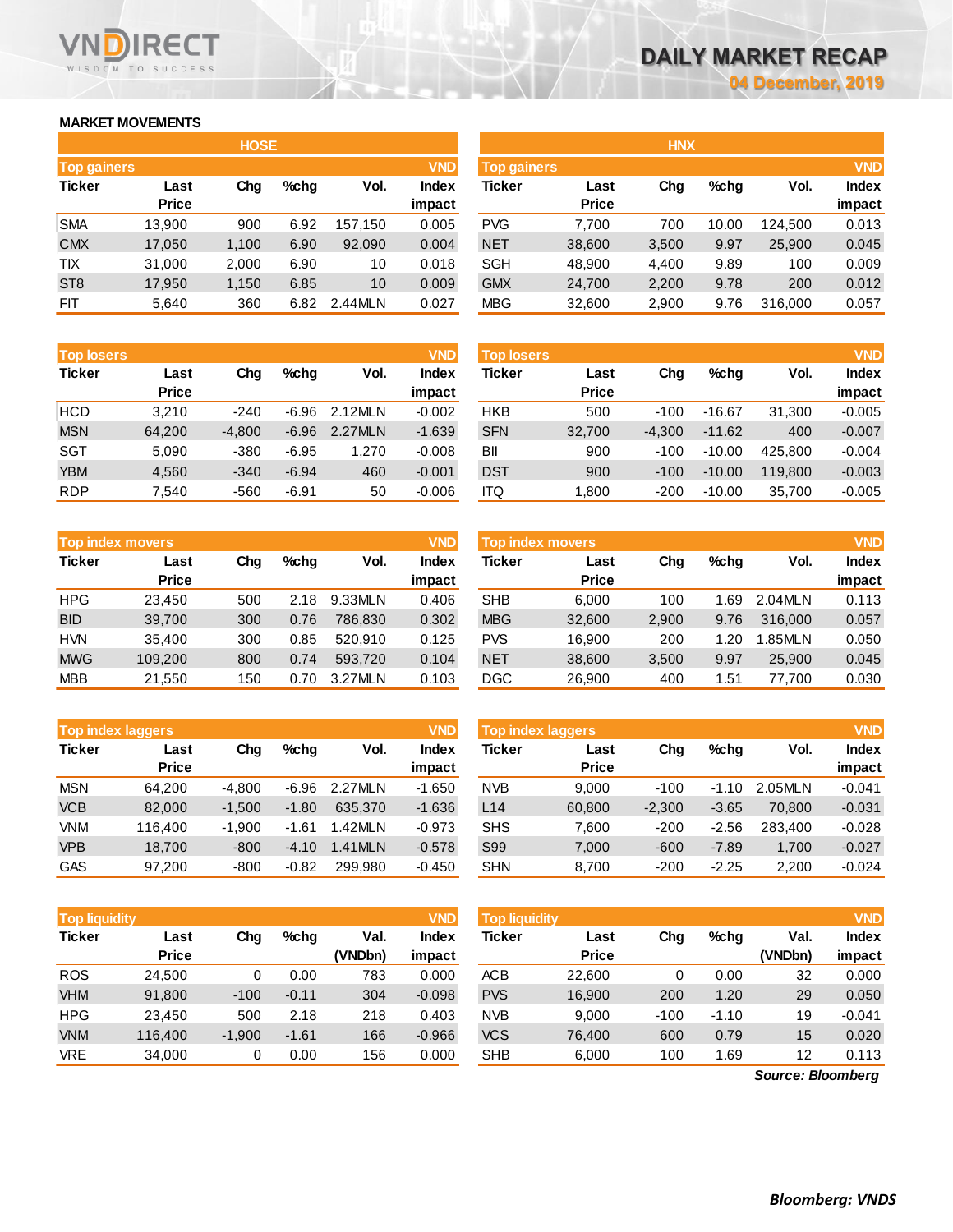

#### **FOREIGN ACTIVITIES**

| <b>Volume (Mn'shs)</b> | <b>HOSE</b> | <b>HNX</b> | Value (VND'bn)        | <b>HOSE</b> | <b>HNX</b> |
|------------------------|-------------|------------|-----------------------|-------------|------------|
| <b>BUY</b>             | 22.9        | 0.2        | <b>BUY</b>            | 739.9       | 2.0        |
| % of market            | 8.7%        | $0.7\%$    | % of market           | 9.4%        | 0.6%       |
| <b>SELL</b>            | 28.1        | 0.3        | <b>SELL</b>           | 972.4       | 1.8        |
| % of market            | 10.6%       | $1.1\%$    | % of market           | 12.4%       | 0.5%       |
| <b>NET BUY (SELL)</b>  | (5.2)       | (0.1)      | <b>NET BUY (SELL)</b> | (232.5)     | 0.2        |

*Source: HSX, HNX*



**HOSE HNX** 

| <b>YTD ACCUMULATION</b> |             |            |                       |             |                             |
|-------------------------|-------------|------------|-----------------------|-------------|-----------------------------|
| <b>Volume (MIn'shs)</b> | <b>HOSE</b> | <b>HNX</b> | <b>Value (VND'bn)</b> | <b>HOSE</b> | <b>HNX</b>                  |
| <b>BUY</b>              | 3,371.2     | 225.2      | <b>BUY</b>            | 151,774.0   | 3,684.7                     |
| % of market             | 8.4%        | 3.1%       | % of market           | 16.6%       | 2.2%                        |
| <b>SELL</b>             | 3,565.6     | 255.6      | <b>SELL</b>           | 146,017.7   | 4,244.8                     |
| % of market             | 8.9%        | 3.5%       | % of market           | 15.9%       | 2.5%                        |
| <b>NET BUY (SELL)</b>   | (194.4)     | (30.5)     | <b>NET BUY (SELL)</b> | 5,756       | (560.1)<br>Source: HSX, HNX |

**FOREIGN ACTIVITIES**

# **Foreign net buy/sell (30 days) in VND'bn**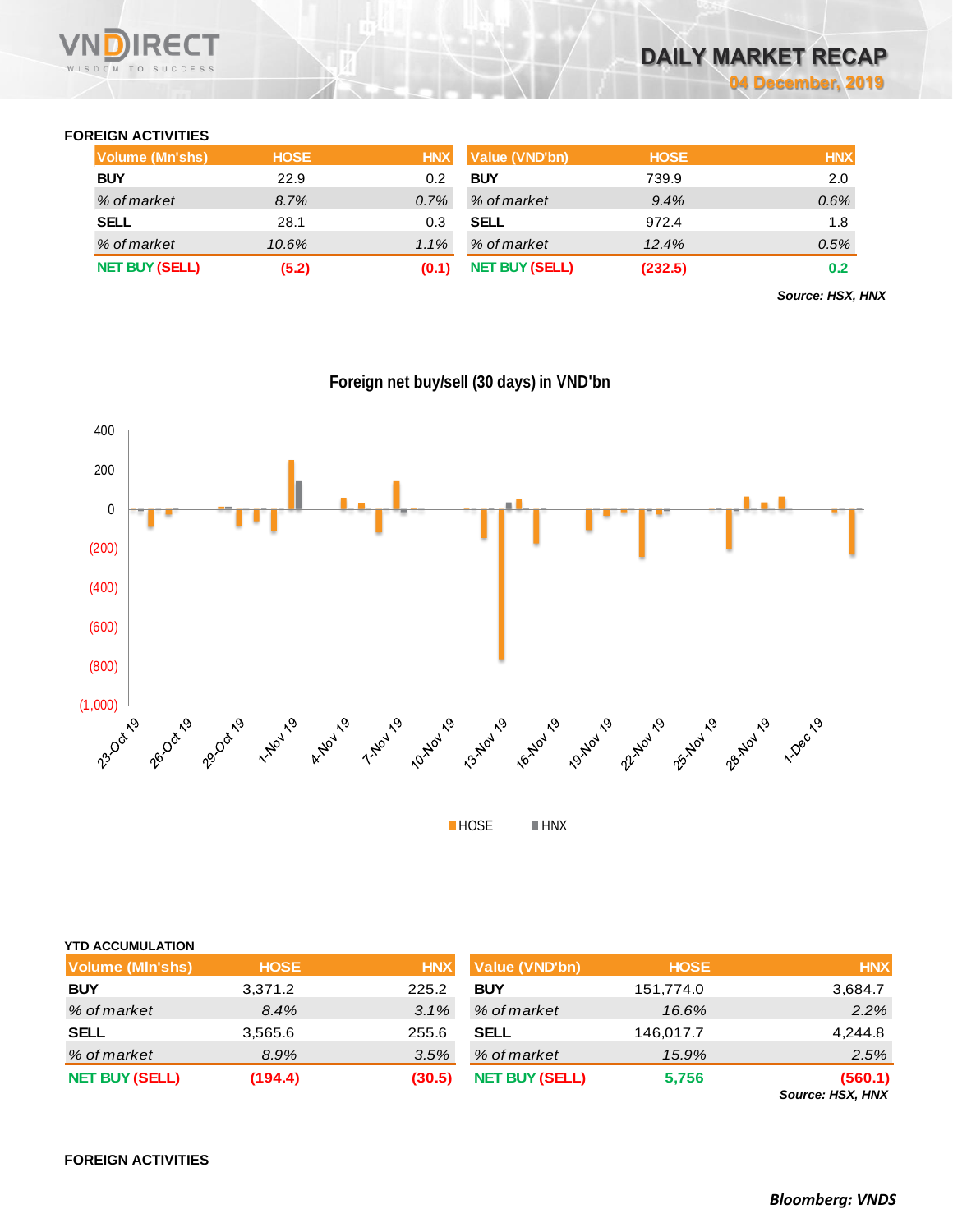## **DAILY MARKET RECAP**

**04 December, 2019**

|               |                               | <b>HOSE</b> |         |       |                        | <b>HNX</b>                    |                      |               |         |       |                 |  |
|---------------|-------------------------------|-------------|---------|-------|------------------------|-------------------------------|----------------------|---------------|---------|-------|-----------------|--|
|               | Top buy by foreigners (value) |             |         |       | <b>VND'bn</b>          | Top buy by foreigners (value) |                      | <b>VND'bn</b> |         |       |                 |  |
| <b>Ticker</b> | Last<br><b>Price</b>          | Chg         | %chg    | Value | <b>Index</b><br>impact | Ticker                        | Last<br><b>Price</b> | Cha           | $%$ chg | Value | Index<br>impact |  |
| <b>TCB</b>    | 22,550                        | $-150$      | $-0.66$ | 126.6 | $-0.153$               | <b>PVS</b>                    | 16,900               | 200           | 1.20    | 1.2   | 0.000           |  |
| <b>HPG</b>    | 23,450                        | 500         | 2.18    | 95.7  | 0.403                  | <b>SHS</b>                    | 7,600                | $-200$        | $-2.56$ | 0.3   | 0.000           |  |
| <b>PNJ</b>    | 81.000                        | 1.000       | 1.25    | 81.0  | 0.065                  | <b>NBC</b>                    | 6,100                | 0             | 0.00    | 0.1   | 0.000           |  |
| <b>VIC</b>    | 115,000                       | $\mathbf 0$ | 0.00    | 61.6  | 0.000                  | TIG                           | 6,500                | $\mathbf{0}$  | 0.00    | 0.1   | 0.000           |  |
| <b>VRE</b>    | 34,000                        | 0           | 0.00    | 60.4  | 0.000                  | VHL                           | 26,000               | $-900$        | $-3.35$ | 0.1   | 0.000           |  |

|               | HNX                           |        |         |       |               |  |  |  |  |  |  |  |  |
|---------------|-------------------------------|--------|---------|-------|---------------|--|--|--|--|--|--|--|--|
|               | Top buy by foreigners (value) |        |         |       | <b>VND'bn</b> |  |  |  |  |  |  |  |  |
| <b>Ticker</b> | Last                          | Chg    | %chq    | Value | <b>Index</b>  |  |  |  |  |  |  |  |  |
|               | <b>Price</b>                  |        |         |       | impact        |  |  |  |  |  |  |  |  |
| <b>PVS</b>    | 16,900                        | 200    | 1.20    | 1.2   | 0.000         |  |  |  |  |  |  |  |  |
| <b>SHS</b>    | 7,600                         | $-200$ | $-2.56$ | 0.3   | 0.000         |  |  |  |  |  |  |  |  |
| <b>NBC</b>    | 6,100                         | 0      | 0.00    | 0.1   | 0.000         |  |  |  |  |  |  |  |  |
| <b>TIG</b>    | 6,500                         | 0      | 0.00    | 0.1   | 0.000         |  |  |  |  |  |  |  |  |
| VHL           | 26,000                        | -900   | -3.35   | 0.1   | 0.000         |  |  |  |  |  |  |  |  |

|               | <b>VND'bn</b><br>Top sell by foreigners (value) |          |         |       |                 |            | Top sell by foreigners (value) |       |       |       |                        |  |
|---------------|-------------------------------------------------|----------|---------|-------|-----------------|------------|--------------------------------|-------|-------|-------|------------------------|--|
| <b>Ticker</b> | Last<br><b>Price</b>                            | Chg      | $%$ chg | Value | Index<br>impact | Ticker     | Last<br><b>Price</b>           | Chg   | %chg  | Value | <b>Index</b><br>impact |  |
| <b>VNM</b>    | 116.400                                         | $-1,900$ | -1.61   | 130.3 | $-0.966$        | <b>PVS</b> | 16.900                         | 200   | 1.20  | 0.6   | 0.000                  |  |
| <b>TCB</b>    | 22,550                                          | $-150$   | $-0.66$ | 126.6 | $-0.153$        | <b>HUT</b> | 2,500                          | 0     | 0.00  | 0.5   | 0.000                  |  |
| <b>MSN</b>    | 64.200                                          | $-4,800$ | $-6.96$ | 91.3  | $-1.639$        | <b>PVG</b> | 7.700                          | 700   | 10.00 | 0.4   | 0.000                  |  |
| <b>VHM</b>    | 91,800                                          | $-100$   | $-0.11$ | 90.1  | $-0.098$        | <b>MAS</b> | 47,000                         | 1,900 | 4.21  | 0.2   | 0.000                  |  |
| <b>PNJ</b>    | 81.000                                          | 1.000    | 1.25    | 81.0  | 0.065           | <b>BVS</b> | 10.000                         | 100   | 1.01  | 0.0   | 0.000                  |  |

|               | Top net buy by foreigners (value) |        |         |       |                        |            | <b>VND'bn</b><br>Top net buy by foreigners (value) |        |         |       |                        |  |
|---------------|-----------------------------------|--------|---------|-------|------------------------|------------|----------------------------------------------------|--------|---------|-------|------------------------|--|
| <b>Ticker</b> | Last<br><b>Price</b>              | Chg    | $%$ chg | Value | <b>Index</b><br>impact | Ticker     | Last<br><b>Price</b>                               | Chg    | %chg    | Value | <b>Index</b><br>impact |  |
| <b>HPG</b>    | 23,450                            | 500    | 2.18    | 35.2  | 0.403                  | <b>PVS</b> | 16.900                                             | 200    | 1.20    | 0.6   | 0.000                  |  |
| E1VFVN30      | 14,500                            | $-150$ | $-1.02$ | 14.4  | 0.000                  | <b>SHS</b> | 7,600                                              | $-200$ | $-2.56$ | 0.3   | 0.000                  |  |
| <b>HVN</b>    | 35.400                            | 300    | 0.85    | 12.9  | 0.124                  | <b>NBC</b> | 6.100                                              | 0      | 0.00    | 0.1   | 0.000                  |  |
| <b>VRE</b>    | 34,000                            | 0      | 0.00    | 10.2  | 0.000                  | <b>TIG</b> | 6,500                                              | 0      | 0.00    | 0.1   | 0.000                  |  |
| KDH           | 26,550                            | 150    | 0.57    | 8.4   | 0.024                  | VHL        | 26,000                                             | $-900$ | $-3.35$ | 0.1   | 0.000                  |  |

|               | Top net sell by foreigners (value) |          |         |         |                 | Top net sell by foreigners (value) |                      | <b>VND'bn</b> |         |         |                 |
|---------------|------------------------------------|----------|---------|---------|-----------------|------------------------------------|----------------------|---------------|---------|---------|-----------------|
| <b>Ticker</b> | Last<br><b>Price</b>               | Chg      | $%$ chg | Value   | Index<br>impact | Ticker                             | Last<br><b>Price</b> | Chg           | %chg    | Value   | Index<br>impact |
| <b>MSN</b>    | 64.200                             | $-4.800$ | $-6.96$ | $-80.8$ | $-1.639$        | HUT                                | 2,500                | 0             | 0.00    | $-0.45$ | 0.000           |
| <b>VNM</b>    | 116.400                            | $-1,900$ | $-1.61$ | $-73.1$ | $-0.966$        | <b>PVG</b>                         | 7,700                | 700           | 10.00   | $-0.43$ | 0.000           |
| VHM           | 91,800                             | $-100$   | $-0.11$ | $-61.1$ | $-0.098$        | <b>MAS</b>                         | 47,000               | 1.900         | 4.21    | $-0.23$ | 0.000           |
| <b>ROS</b>    | 24,500                             | 0        | 0.00    | $-24.7$ | 0.000           | <b>PGS</b>                         | 28,300               | $-200$        | $-0.70$ | $-0.03$ | 0.000           |
| <b>VCB</b>    | 82,000                             | $-1,500$ | $-1.80$ | $-13.2$ | $-1.625$        | <b>AMV</b>                         | 23,700               | $-300$        | $-1.25$ | $-0.02$ | 0.000           |
|               |                                    |          |         |         |                 |                                    |                      |               |         |         |                 |

*3-Dec-19*

Vľ

D

WISDOM TO SUCCESS

**RECT** 

*Source: Bloomberg, HOSE, HNX*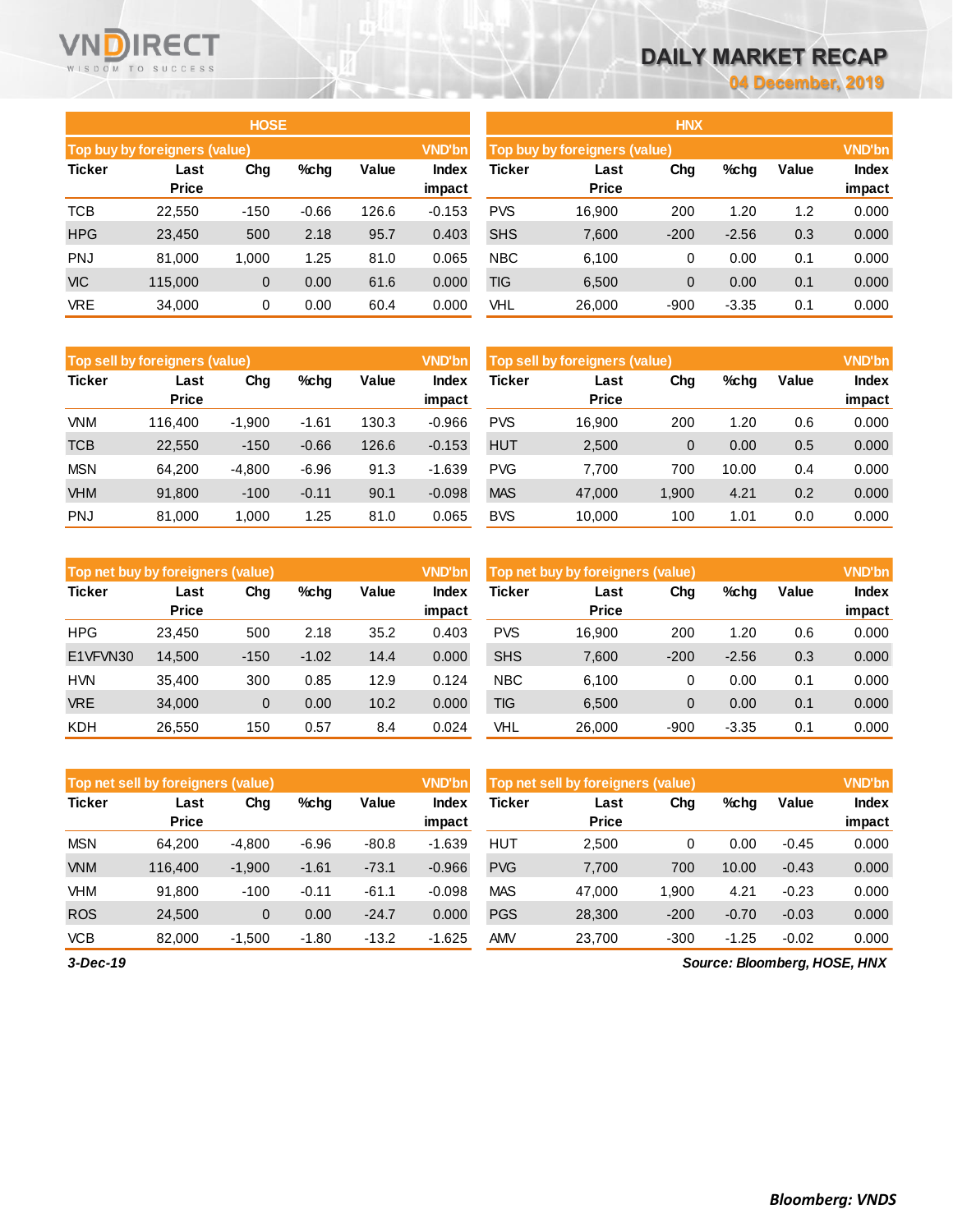**04 December, 2019**

### **TOP 60 MARKET CAP STOCKS SNAPSHOT ON HOSE**

Τ.

|                                           |                   |                   |                  |               |                  |                                        |              |              |                             | <b>04 December, 2019</b> |              |             |                |
|-------------------------------------------|-------------------|-------------------|------------------|---------------|------------------|----------------------------------------|--------------|--------------|-----------------------------|--------------------------|--------------|-------------|----------------|
| TOP 60 MARKET CAP STOCKS SNAPSHOT ON HOSE |                   |                   |                  |               |                  |                                        |              |              |                             |                          |              |             |                |
| No. Ticker                                | <b>Price</b>      |                   | Price change (%) |               |                  | <b>Mkt. Cap Outs. Vol. Float ratio</b> |              |              | Avail. Fil Ave. daily vol.  | P/E                      | P/B          | <b>ROE</b>  | <b>ROA</b>     |
| 1 VIC VM                                  | <b>VND</b>        | 1M                | 3M               | 6M            | <b>US\$mln</b>   | <b>MIn'shs</b>                         | %            |              | $% (30 \, \text{days-shs})$ | $\pmb{\times}$           | $\pmb{\chi}$ | $\%$        | $\%$           |
| 2 VHM VM                                  | 115,000<br>91,800 | $-6.1$<br>$-3.6$  | $-6.5$<br>4.8    | 0.4<br>13.9   | 16,602<br>13,267 | 3,346<br>3,350                         | 24.4<br>30.3 | 21.9<br>33.9 | 412,259<br>1,738,122        | 72.4<br>20.4             | 4.9<br>7.1   | 7.8<br>57.0 | 1.6<br>16.7    |
| 3 VCB VM                                  | 82,000            | $-7.7$            | 5.4              | 23.3          | 13,122           | 3,709                                  | 25.2         | 6.2          | 647,287                     | 15.5                     | 3.7          | 27.1        | 1.8            |
| 4 VNM VM                                  | 116,400           | $-12.1$           | $-6.1$           | $-9.1$        | 8,746            | 1,741                                  | 46.2         | 41.4         | 1,160,350                   | 21.1                     | 7.4          | 36.5        | 28.8           |
| 5 GAS VM                                  | 97,200            | $-7.0$            | $-2.6$           | $-4.1$        | 8,027            | 1,914                                  | 4.2          | 45.3         | 334,536                     | 16.5                     | 4.1          | 26.1        | 18.6           |
| 6 BID VM                                  | 39,700            | $-3.2$            | 2.6              | 29.7          | 6,889            | 4,022                                  | 18.8         | 14.2         | 834,119                     | 18.8                     | 2.4          | 13.5        | 0.5            |
| 7 SAB VM                                  | 229,100           | $-11.9$           | $-15.9$          | $-15.1$       | 6,339            | 641                                    | 10.4         | 36.6         | 35,587                      | 31.1                     | 8.2          | 28.4        | 20.6           |
| 8 VREVM                                   | 34,000            | $-3.0$            | $-0.7$           | 0.6           | 3,416            | 2,329                                  | 100.0        | 16.3         | 4,218,386                   | 32.9                     | 2.8          | 8.8         | 6.3            |
| 9 TCB VM                                  | 22,550            | $-5.1$            | 5.4              | 4.9           | 3,405            | 3,500                                  | 79.7         | 0.0          | 1,776,957                   | 8.5                      | 1.3          | 17.2        | 2.7            |
| 10 VJC VM                                 | 145,400           | $-0.1$            | 10.2             | 19.2          | 3,286            | 524                                    | 46.4         | 10.3         | 463,806                     | 14.8                     | 5.6          | 43.3        | 15.1           |
| 11 MSN VM                                 | 64,200            | $-15.2$           | $-13.2$          | $-24.5$       | 3,238            | 1,169                                  | 25.8         | 9.1          | 560,313                     | 14.2                     | 2.2          | 20.5        | 7.6            |
| 12 CTG VM                                 | 19,600            | $-12.1$           | $-1.8$           | $-1.5$        | 3,149            | 3,723                                  | 35.5         | 0.7          | 3,363,280                   | 11.9                     | 1.0          | 8.5         | 0.5            |
| 13 PLX VM                                 | 55,900            | $-5.9$            | $-7.9$           | $-8.8$        | 2,872            | 1,191                                  | 8.9          | 6.6          | 235,262                     | 16.1                     | 3.0          | 19.5        | 6.7            |
| 14 HPG VM                                 | 23,450            | 7.1               | 8.3              | $-3.2$        | 2,794            | 2,761                                  | 52.1         | 11.2         | 5,644,339                   | 9.3                      | 1.4          | 17.4        | 8.8            |
| 15 NVL VM                                 | 56,200            | $-4.7$            | -9.5             | $-6.3$        | 2,256            | 930                                    | 29.9         | 31.3         | 379,305                     | 17.6                     | 2.5          | 15.5        | 4.3            |
| 16 HVN VM                                 | 35,400            | $-3.0$            | $-1.7$           | $-13.9$       | 2,166            | 1,418                                  | 3.9          | 20.1         | 408,311                     | 20.3                     | 2.8          | 13.4        | $2.7\,$        |
| 17 MBB VM                                 | 21,550            | $-6.1$            | 2.1              | 14.4          | 2,162            | 2,326                                  | 77.6         | 0.0          | 4,409,156                   | 6.6                      | 1.3          | 21.8        | 2.0            |
| 18 MWG VM                                 | 109,200           | $-12.8$           | $-7.1$           | 28.5          | 2,086            | 443                                    | 89.6         | 0.0          | 771,380                     | 13.1                     | 4.3          | 37.7        | 12.7           |
| 19 BVH VM                                 | 66,700            | $-9.9$            | $-11.7$          | $-13.7$       | 2,017            | 701                                    | 27.9         | 23.7         | 158,393                     | 35.3                     | 3.0          | 8.7         | 1.2            |
| 20 VPB VM                                 | 18,700            | $-13.0$           | $-7.9$           | 3.9           | 1,942            | 2,407                                  | 73.1         | 0.0          | 1,901,279                   | 5.6                      | 1.1          | 22.7        | $2.5\,$        |
| 21 FPT VM                                 | 54,500            | $-6.8$            | 1.5              | 25.3          | 1,595            | 678                                    | 76.9         | 0.0          | 1,848,339                   | 11.6                     | 2.7          | 24.9        | 10.5           |
| 22 POW VM                                 | 12,400            | $-8.5$            | $-3.9$           | $-18.4$       | 1,253            | 2,342                                  | 87.9         | 35.1         | 2,027,568                   | 15.1                     | 1.2          | 7.8         | 3.2            |
| 23 HDB VM                                 | 25,550            | $-12.8$           | -0.6             | $-4.5$        | 1,081            | 981                                    | 72.6         | 6.3          | 2,022,416                   | 8.8                      | 1.6          | 19.1        | 1.4            |
| 24 EIB VM<br>25 PNJ VM                    | 16,900<br>81,000  | 2.4<br>$-2.8$     | 0.0<br>$-1.7$    | $-9.1$<br>7.1 | 896<br>778       | 1,229<br>223                           | 94.0<br>72.9 | 0.0<br>0.0   | 143,894<br>490,429          | 32.7<br>16.7             | 1.3<br>4.4   | 4.1<br>28.6 | 0.4<br>16.3    |
| 26 TPB VM                                 | 21,750            | $-3.1$            | $-4.2$           | $-8.6$        | 776              | 827                                    | 53.8         | 0.0          | 201,077                     | 7.5                      | 1.5          | 22.1        | 1.7            |
| 27 BHN VM                                 | 76,900            | 1.2               | $-18.2$          | $-22.3$       | 769              | 232                                    | 0.9          | 31.4         | 1,315                       | 37.4                     | 4.0          | 10.9        | 5.2            |
| 28 STB VM                                 | 9,750             | $-10.6$           | $-4.4$           | $-15.9$       | 759              | 1,804                                  | 96.2         | 11.2         | 3,133,380                   | 6.3                      | 0.7          | 11.1        | 0.7            |
| 29 HNG VM                                 | 14,450            | $-2.4$            | $-15.0$          | $-4.3$        | 691              | 1,109                                  | 16.7         | 48.6         | 352,342                     | <b>N/A</b>               | 1.5          | $-20.6$     | $-8.0$         |
| 30 KDH VM                                 | 26,550            | 2.1               | 11.8             | 11.5          | 624              | 544                                    | 74.5         | 4.7          | 372,309                     | 15.6                     | 2.0          | 13.5        | 8.8            |
| 31 ROS VM                                 | 24,500            | $-2.8$            | $-9.6$           | $-17.8$       | 600              | 568                                    | 27.3         | 45.4         | 28,142,470                  | 70.6                     | 2.3          | 3.4         | 1.8            |
| 32 DHG VM                                 | 94,000            | 1.6               | 1.5              | $-17.0$       | 530              | 131                                    | 5.6          | 45.6         | 14,863                      | 20.7                     | 3.9          | 19.4        | 15.8           |
| 33 REE VM                                 | 35,700            | $-5.2$            | $-3.3$           | 13.3          | 478              | 310                                    | 84.9         | 0.0          | 783,870                     | 6.4                      | 1.1          | 18.6        | 10.6           |
| 34 SBT VM                                 | 18,500            | $-1.3$            | 12.1             | 3.9           | 468              | 587                                    | 20.1         | 93.9         | 1,196,753                   | 42.1                     | 1.5          | 3.5         | 1.5            |
| 35 TCH VM                                 | 28,900            | 24.0              | 27.9             | 38.3          | 441              | 353                                    | 50.0         | 41.9         | 1,536,508                   | 27.0                     | 2.3          | 8.7         | 5.9            |
| 36 SSIVM                                  | 19,300            | $-10.2$           | $-10.0$          | $-22.0$       | 423              | 508                                    | 83.5         | 44.4         | 1,615,871                   | 10.9                     | 1.0          | 9.4         | $3.7\,$        |
| 37 GEX VM                                 | 20,000            | $-4.8$            | $-3.1$           | 3.1           | 421              | 488                                    | 84.5         | 33.0         | 624,917                     | 8.9                      | 1.7          | 19.1        | 6.1            |
| 38 PPC VM                                 | 27,300            | 4.2               | 8.3              | 6.6           | 378              | 321                                    | 24.6         | 33.0         | 297,662                     | 8.6                      | 1.5          | 17.2        | 13.5           |
| 39 PDR VM                                 | 26,400            | 1.5               | 0.2              | 10.0          | 373              | 328                                    | 37.2         | 43.0         | 646,941                     | 12.4                     | 2.3          | 20.1        | 5.9            |
| 40 VGC VM                                 | 18,350            | $-2.9$            | $-1.9$           | $-7.8$        | 355              | 448                                    | 12.3         | 35.7         | 180,825                     | 13.1                     | 1.3          | 10.1        | $3.6\,$        |
| 41 LGC VM                                 | 39,000            | $-2.5$            | $-13.3$          | 34.5          | 325              | 193                                    | 0.6          | 4.0          | 96                          | 23.4                     | 2.6          | 11.6        | 3.1            |
| 42 PHR VM                                 | 54,600            | $-7.0$            | $-15.0$          | 1.1           | 319              | 135                                    | 32.9         | 42.2         | 434,982                     | 8.5                      | 2.4          | 28.8        | 16.2           |
| 43 DXG VM                                 | 13,800            | $-10.4$           | $-8.0$           | $-0.8$        | 313              | 520                                    | 78.4         | 3.5          | 1,799,211                   | 4.3                      | 0.8          | 25.9        | 8.5            |
| 44 VHC VM                                 | 79,000            | $-3.1$            | 0.5              | $-10.2$       | 310              | 91                                     | 49.0         | 65.9         | 100,744                     | 5.3                      | 1.5          | 32.2        | 22.2           |
| 45 HCM VM                                 | 23,200            | $-2.9$            | 12.3             | 0.0           | 306              | 306                                    | 57.3         | 42.6         | 1,134,075                   | 18.0                     | 1.6          | 10.2        | 6.2            |
| 46 SCS VM                                 | 139,000           | $-7.7$            | $-11.5$          | $-13.4$       | 302              | 50                                     | 98.3         | 28.3         | 9,152                       | 18.0                     | 8.5          | 46.6        | 42.4           |
| 47 GMD VM<br>48 NLG VM                    | 23,350<br>27,500  | $-12.5$<br>$-4.3$ | $-17.6$          | $-9.5$<br>2.6 | 299<br>296       | 297<br>250                             | 82.2<br>62.1 | 0.0          | 295,963                     | 12.0                     | 1.1          | 9.7<br>11.7 | 6.2            |
| 49 KBC VM                                 | 14,600            | 0.3               | $-0.8$<br>$-8.2$ | 2.1           | 296              | 470                                    | 71.4         | 0.0<br>21.7  | 437,712<br>1,372,132        | 13.2<br>9.1              | 1.5<br>0.7   | 8.4         | $5.5\,$<br>4.4 |
| 50 VPI VM                                 | 41,000            | $-2.8$            | $-1.3$           | 1.2           | 283              | 160                                    | 100.0        | 42.1         | 422,986                     | 15.6                     | 2.9          | 20.6        | 8.1            |
| 51 NT2 VM                                 | 22,550            | $-2.4$            | $-11.2$          | $-16.5$       | 280              | 288                                    | 32.3         | 30.3         | 233,761                     | 8.3                      | 1.5          | 20.0        | 9.7            |
| 52 PVD VM                                 | 14,850            | $-9.5$            | $-16.1$          | $-8.0$        | 270              | 421                                    | 49.5         | 27.8         | 1,580,449                   | 13.9                     | 0.5          | 3.3         | 2.1            |
| 53 HT1 VM                                 | 14,950            | $-11.5$           | $-2.3$           | $-6.6$        | 246              | 382                                    | 99.9         | 42.6         | 205,952                     | 7.8                      | 1.0          | 13.8        | 6.9            |
| 54 GEG VM                                 | 27,700            | $-0.7$            | <b>N/A</b>       | <b>N/A</b>    | 244              | 204                                    | 58.8         | 13.0         | 550,300                     | 25.7                     | 2.5          | 7.8         | 4.8            |
| 55 CII VM                                 | 22,700            | $-7.3$            | 9.7              | $-0.2$        | 243              | 248                                    | 83.0         | 18.9         | 339,427                     | 12.3                     | 1.0          | 8.8         | 1.9            |
| 56 VCI VM                                 | 33,200            | $-5.1$            | 6.2              | 8.9           | 235              | 164                                    | 62.2         | 62.4         | 116,458                     | 6.6                      | 1.5          | 24.7        | 12.7           |
| 57 GTN VM                                 | 21,700            | 6.4               | 14.8             | 15.4          | 234              | 250                                    | 37.5         | 99.7         | 597,531                     | N/A                      | 2.0          | $-0.4$      | $-0.2$         |
| 58 HPX VM                                 | 26,300            | $-0.2$            | $-0.4$           | 0.4           | 227              | 200                                    | 90.3         | 35.2         | 273,645                     | 11.7                     | 2.1          | 19.3        | 6.4            |
| 59 DPM VM                                 | 12,800            | $-7.9$            | $-6.2$           | $-28.9$       | 216              | 391                                    | 36.7         | 30.0         | 288,722                     | 19.7                     | 0.6          | 3.7         | 2.6            |
| 60 VCF VM                                 | 184,500           | 0.3               | 6.3              | $-0.3$        | 212              | 27                                     | $1.5$        | 48.4         | 304                         | 7.8                      | 4.1          | 52.3        | 32.2           |
|                                           |                   |                   |                  |               |                  |                                        |              |              |                             | <b>Source: Bloomberg</b> |              | 3 Dec       |                |